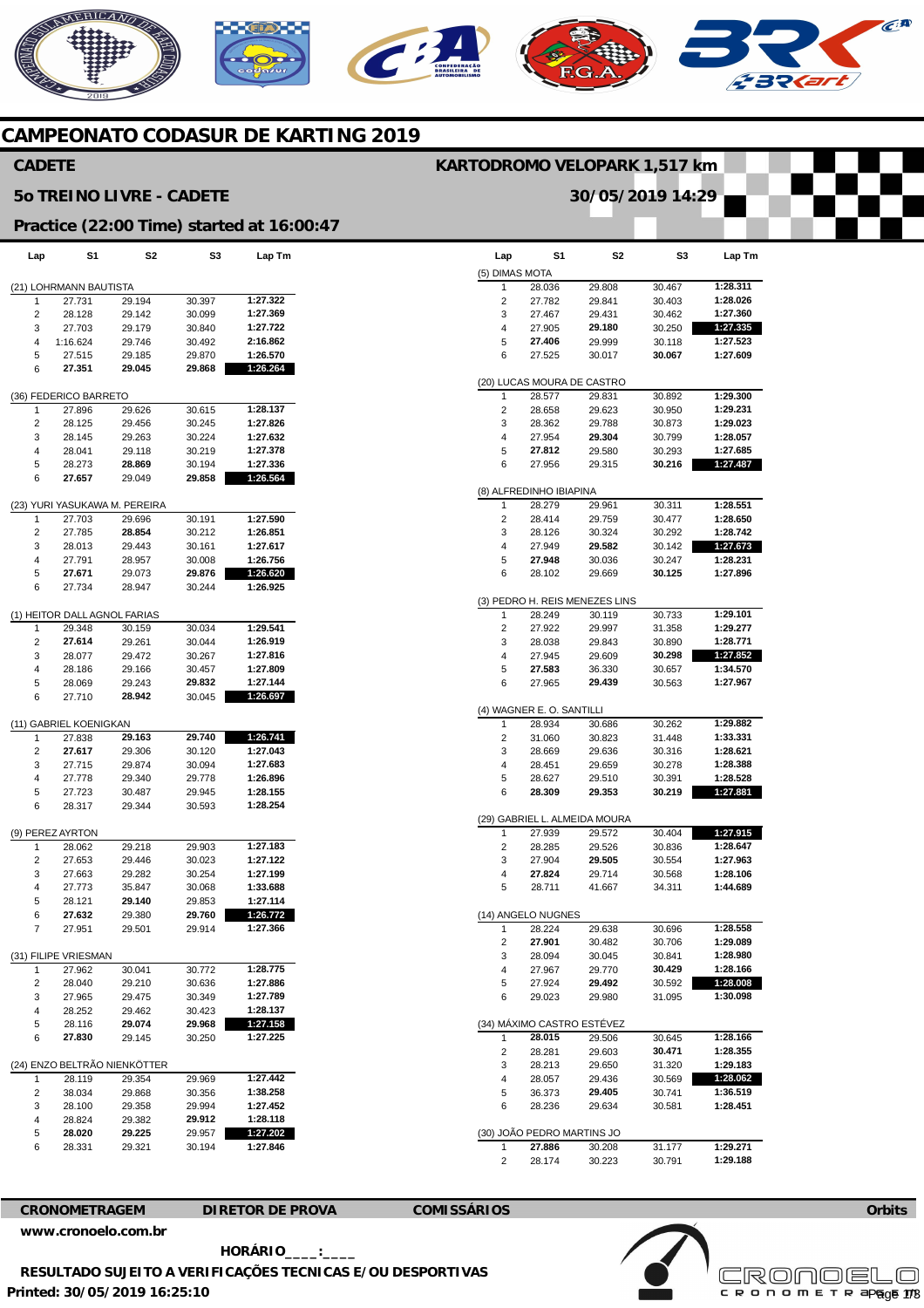# NERICANO  $\epsilon$ **A**

### **CAMPEONATO CODASUR DE KARTING 2019**

# **CADETE 5o TREINO LIVRE - CADETE**

## **KARTODROMO VELOPARK 1,517 km**

 $\overline{\phantom{a}}$ 

**30/05/2019 14:29** 

 $\overline{\phantom{a}}$ 

**Practice (22:00 Time) started at 16:00:47** 

| Lap             | S1                       | S2                                   | S3               | Lap Tm   |  |  |  |
|-----------------|--------------------------|--------------------------------------|------------------|----------|--|--|--|
| 3               | 28.250                   | 30.387                               | 30.316           | 1:28.953 |  |  |  |
| 4               | 27.985                   | 29.745                               | 30.426           | 1:28.156 |  |  |  |
| 5               | 28.001                   | 29.897                               | 30.498           | 1:28.396 |  |  |  |
| 6               | 28.031                   | 29.975                               | 30.631           | 1:28.637 |  |  |  |
|                 |                          |                                      |                  |          |  |  |  |
|                 | (38) GUILHERME FAVARETE  |                                      |                  |          |  |  |  |
| 1               | 29.433                   | 37.551                               | 34.080           | 1:41.064 |  |  |  |
| 2               | 29.058                   | 30.808                               | 30.505           | 1:30.371 |  |  |  |
| 3               | 28.523                   | 30.071                               | 30.346           | 1:28.940 |  |  |  |
| 4               | 28.716                   | 29.795                               | 31.447           | 1:29.958 |  |  |  |
| 5               | 28.395                   | 29.511                               | 30.256           | 1:28.162 |  |  |  |
| 6               | 28.513                   | 30.015                               | 31.030           | 1:29.558 |  |  |  |
|                 |                          |                                      |                  |          |  |  |  |
|                 | (41) AUGUSTO TONIOLO     |                                      |                  |          |  |  |  |
| 1               | 28.434                   | 29.916                               | 30.927           | 1:29.277 |  |  |  |
| 2               | 28.028                   | 30.030                               | 30.565           | 1:28.623 |  |  |  |
| 3               | 28.032                   | 30.279                               | 31.199           | 1:29.510 |  |  |  |
| 4               | 28.130                   | 30.109                               | 30.614           | 1:28.853 |  |  |  |
| 5               | 28.078                   | 29.594                               | 30.566           | 1:28.238 |  |  |  |
| 6               | 28.235                   | 29.974                               | 32.081           | 1:30.290 |  |  |  |
|                 | (15) THIAGO N. BETTINO   |                                      |                  |          |  |  |  |
| 1               | 51.945                   | 29.843                               | 30.407           | 1:52.195 |  |  |  |
| 2               | 28.372                   |                                      | 38.799           | 1:45.089 |  |  |  |
|                 |                          | 37.918                               |                  | 1:38.900 |  |  |  |
| 3               | 33.440                   | 31.001                               | 34.459           |          |  |  |  |
| 4               | 29.373                   | 30.955                               | 30.921           | 1:31.249 |  |  |  |
| 5               | 28.470                   | 29.595                               | 30.399<br>30.884 | 1:28.464 |  |  |  |
| 6               | 28.471                   | 37.727                               |                  | 1:37.082 |  |  |  |
| (28) FIRAS FAHS |                          |                                      |                  |          |  |  |  |
| 1               | 28.285                   | 29.717                               | 30.875           | 1:28.877 |  |  |  |
| 2               | 29.401                   | 29.885                               | 31.137           | 1:30.423 |  |  |  |
| 3               | 28.623                   | 29.896                               | 30.920           | 1:29.439 |  |  |  |
| 4               | 28.632                   | 30.141                               | 30.767           | 1:29.540 |  |  |  |
| 5               | 28.292                   |                                      |                  | 1:28.904 |  |  |  |
| 6               | 28.552                   | 29.924<br>29.633                     | 30.688<br>30.593 | 1:28.778 |  |  |  |
|                 |                          |                                      |                  |          |  |  |  |
|                 |                          | (25) ROMULLO HENRIQUE RIBAS          |                  |          |  |  |  |
| 1               | 28.524                   | 30.084                               | 30.786           | 1:29.394 |  |  |  |
| 2               | 29.437                   | 31.855                               | 31.897           | 1:33.189 |  |  |  |
| 3               | 28.945                   | 30.633                               | 31.258           | 1:30.836 |  |  |  |
| 4               | 28.952                   | 29.819                               | 30.760           | 1:29.531 |  |  |  |
| 5               | 29.180                   | 30.830                               | 30.613           | 1:30.623 |  |  |  |
| 6               | 28.400                   | 29.993                               | 30.945           | 1:29.338 |  |  |  |
|                 |                          |                                      |                  |          |  |  |  |
|                 | (7) CLEMENTE HUERTA RAAB |                                      |                  |          |  |  |  |
| 1               | 35.390                   | 29.988                               | 31.326           | 1:36.704 |  |  |  |
| 2               | 38.572                   | 29.912                               | 31.282           | 1:39.766 |  |  |  |
| 3               | 29.245                   | 29.588                               | 31.217           | 1:30.050 |  |  |  |
| 4               | 29.381                   | 29.698                               | 30.988           | 1:30.067 |  |  |  |
| 5               | 29.127                   | 29.655                               | 30.709           | 1:29.491 |  |  |  |
|                 |                          |                                      |                  |          |  |  |  |
| 1               | 30.274                   | (22) PEDRO MARRIEZCURRENA.<br>36.201 | 31.411           | 1:37.886 |  |  |  |
|                 | 29.659                   |                                      | 30.958           | 1:32.089 |  |  |  |
| 2<br>3          | 29.140                   | 31.472<br>38.833                     |                  | 1:38.731 |  |  |  |
| 4               | 29.083                   | 30.058                               | 30.758<br>30.512 | 1:29.653 |  |  |  |
|                 | 28.477                   | 29.960                               |                  | 1:29.503 |  |  |  |
| 5<br>6          | 28.959                   | 30.415                               | 31.066<br>30.543 | 1:29.917 |  |  |  |
|                 |                          |                                      |                  |          |  |  |  |
|                 | (35) GASTON IRAZU        |                                      |                  |          |  |  |  |
| 1               | 28.837                   | 29.945                               | 31.982           | 1:30.764 |  |  |  |
| 2               | 28.759                   | 30.350                               | 30.468           | 1:29.577 |  |  |  |
| 3               | 28.324                   | 37.374                               | 30.317           | 1:36.015 |  |  |  |
| 4               | 33.910                   | 29.572                               | 30.374           | 1:33.856 |  |  |  |
| 5               | 28.346                   | 38.093                               | 30.242           | 1:36.681 |  |  |  |
|                 |                          |                                      |                  |          |  |  |  |

| Lap  | S1                       | S2                              | S3     | Lap Tm   |
|------|--------------------------|---------------------------------|--------|----------|
| 6    | 27.447                   | 36.108                          | 30.716 | 1:34.271 |
|      |                          |                                 |        |          |
|      |                          | (2) MIGUEL M. A. PINTO COELHO   |        |          |
| 1    | 29.805                   | 31.043                          | 31.727 | 1:32.575 |
| 2    | 29.132                   | 30.238                          | 31.280 | 1:30.650 |
| 3    | 29.237                   | 30.904                          | 31.775 | 1:31.916 |
| 4    | 28.959                   | 30.375                          | 31.727 | 1:31.061 |
| 5    | 28.843                   | 29.840                          | 30.921 | 1:29.604 |
| 6    | 29.202                   | 29.811                          | 31.649 | 1:30.662 |
|      |                          | (6) CARLOS F. BOZO RODRIGUEZ    |        |          |
| 1    | 29.394                   | 31.251                          | 31.452 | 1:32.097 |
| 2    | 28.910                   | 30.966                          | 31.670 | 1:31.546 |
| 3    | 28.664                   | 36.462                          | 31.418 | 1:36.544 |
| 4    | 28.523                   | 30.078                          | 31.223 | 1:29.824 |
| 5    | 47.890                   | 30.063                          | 31.366 | 1:49.319 |
| 6    | 29.005                   | 30.284                          | 31.017 | 1:30.306 |
|      |                          |                                 |        |          |
|      | (12) DIANDA MARCO        |                                 |        |          |
| 1    | 28.705                   | 30.526                          | 31.664 | 1:30.895 |
| 2    | 29.066                   | 30.683                          | 32.137 | 1:31.886 |
| 3    | 28.756                   | 30.570                          | 31.840 | 1:31.166 |
| 4    | 28.680                   | 29.737                          | 31.571 | 1:29.988 |
| 5    | 28.500                   | 29.878                          | 31.781 | 1:30.159 |
| 6    | 28.838                   | 29.941                          | 31.668 | 1:30.447 |
|      |                          |                                 |        |          |
|      | (27) AUGUSTUS TONIOLO    |                                 |        |          |
| 1    | 29.447                   | 30.536                          | 31.572 | 1:31.555 |
| 2    | 28.958                   | 30.824                          | 30.955 | 1:30.737 |
| 3    | 28.851                   | 30.559                          | 30.994 | 1:30.404 |
| 4    | 29.195                   | 30.351                          | 31.066 | 1:30.612 |
| 5    | 28.980                   | 36.538                          | 30.886 | 1:36.404 |
| 6    | 28.855                   | 30.285                          | 30.887 | 1:30.027 |
|      |                          |                                 |        |          |
| (32) |                          | GONÇALO JUNG SCHERER            |        |          |
| 1    | 29.230                   | 30.006                          | 31.042 | 1:30.278 |
| 2    | 28.888                   | 30.178                          | 31.036 | 1:30.102 |
| 3    | 28.624                   | 30.318                          | 31.286 | 1:30.228 |
| 4    | 29.095                   | 30.044                          | 31.143 | 1:30.282 |
| 5    | 29.178                   | 30.099                          | 31.484 | 1:30.761 |
| 6    | 28.880                   | 30.091                          | 31.413 | 1:30.384 |
|      |                          | (39) REGYS R. G. DE MATOS FILHO |        |          |
| 1    | 29.633                   | 30.357                          | 31.962 | 1:31.952 |
| 2    | 28.595                   | 30.757                          | 31.051 | 1:30.403 |
| 3    | 30.472                   | 30.127                          | 31.246 | 1:31.845 |
| 4    | 28.534                   | 30.558                          | 31.582 | 1:30.674 |
| 5    | 27.897                   | 38.038                          | 32.361 | 1:38.296 |
| 6    | 28.939                   | 31.735                          | 31.843 | 1:32.517 |
|      |                          |                                 |        |          |
|      | (10) PANETTA SANTINO     |                                 |        |          |
| 1    | 28.805                   | 30.127                          | 31.736 | 1:30.668 |
| 2    | 28.773                   | 30.357                          | 31.538 | 1:30.668 |
| 3    | 29.086                   | 30.362                          | 31.578 | 1:31.026 |
| 4    | 29.232                   | 30.760                          | 31.411 | 1:31.403 |
| 5    | 28.915                   | 30.096                          | 31.669 | 1:30.680 |
| 6    | 28.825                   | 30.269                          | 31.535 | 1:30.629 |
|      |                          |                                 |        |          |
|      | (16) JOAQUIM B. BEJARANO |                                 |        |          |
| 1    | 29.835                   | 30.786                          | 31.877 | 1:32.498 |
| 2    | 29.452                   | 30.153                          | 31.106 | 1:30.711 |
| 3    | 29.263                   | 30.791                          | 30.945 | 1:30.999 |
| 4    | 28.802                   | 4:51.129                        | 30.832 | 5:50.763 |
|      |                          |                                 |        |          |
|      |                          | (33) BENJAMIN CHIRIBAO CLARES   |        |          |
| 1    | 30.323                   | 31.795                          | 31.669 | 1:33.787 |

1 30.323 31.795 **31.669** 

### **CRONOMETRAGEM DIRETOR DE PROVA COMISSÁRIOS**

**Orbits** 

**Printed: 30/05/2019 16:25:10 [www.cronoelo.com.br](http://www.cronoelo.com.br) HORÁRIO\_\_\_\_:\_\_\_\_ RESULTADO SUJEITO A VERIFICAÇÕES TECNICAS E/OU DESPORTIVAS**